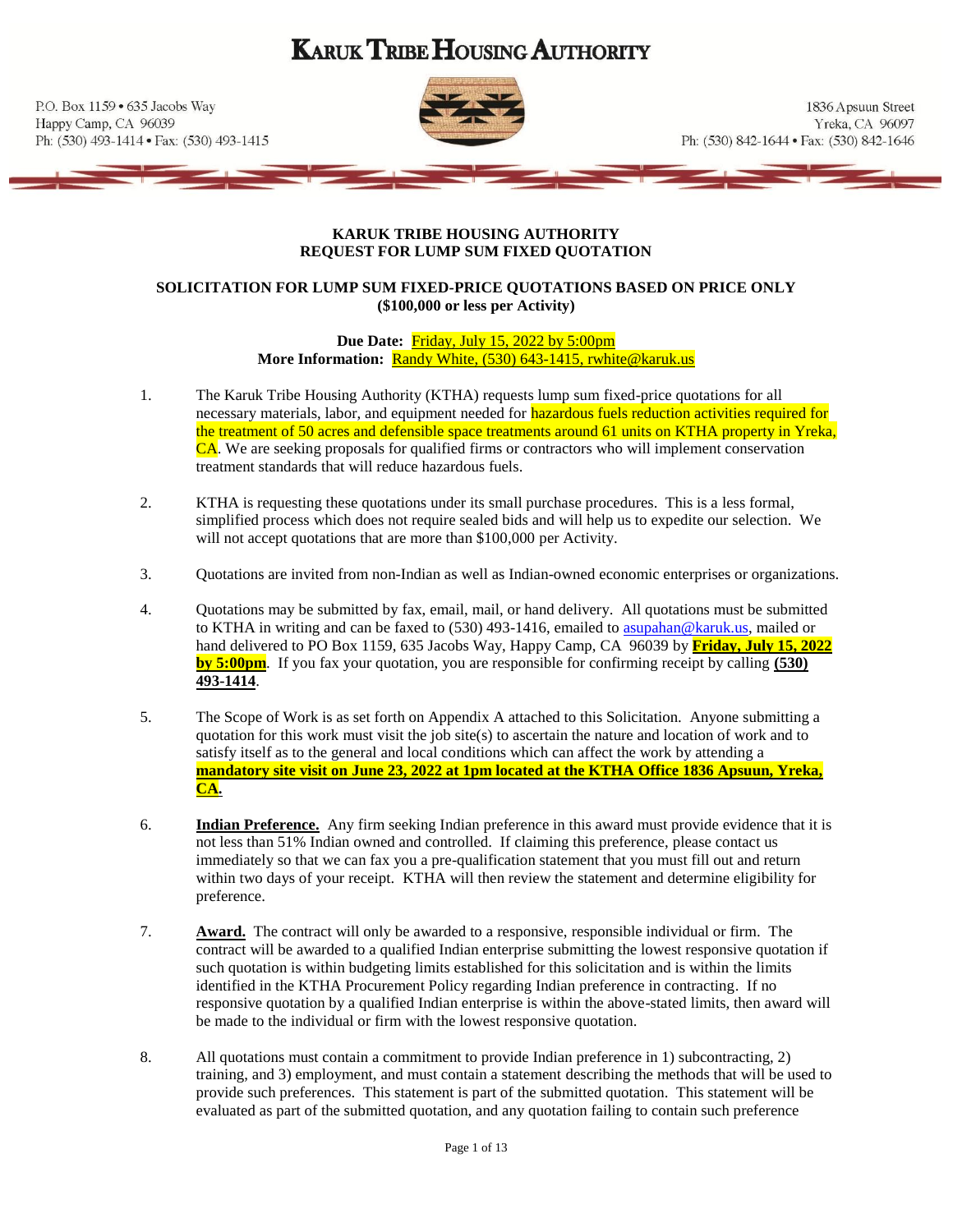statement or failing to adequately address such preference requirements shall be deemed nonresponsive. If you believe it is infeasible to provide Indian preference in subcontracting, training, or employment, you must include in your quotation a certification as to the reasons why.

- 9. The form of Contract which contains the terms and provisions of the contract agreement between KTHA and the individual or firm selected for this work is available for review upon request. By submitting a quotation, you hereby agree that if selected, you shall deliver to the Authority, within the time later designated by the Authority, a properly executed Contract and to be bound by all terms and conditions set forth therein, including but not limited to assurance of performance, completion dates, prevailing wage rates, warranties, other federal requirements, and other terms and provisions as set forth therein.
- 10. All quotations must commit to remaining open for at least 45 days.
- 11. The selected contractor will be responsible for paying all Tribal license fees and taxes, as well as permits that may be required, if any.
- 12. The successful individual or firm on this solicitation must comply with the Tribe's TERO Ordinance, including any licensing requirements. This includes, but is not limited to, paying a 2% TERO fee on the work to be performed. Tribal minimum wage rates shall apply. For a copy of the TERO Ordinance and more information, the Karuk Tribe TERO Director, should be contacted at (530) 493-1600 ext. 2030.
- 13. This solicitation does not commit KTHA to award a contract or to pay any costs incurred in the preparation of quotation or the procurements of supplies. KTHA reserves the right to reject any and all quotations or to re-solicit when it is deemed by KTHA to be in its best interest to do so.
- 14. If there are any questions, please contact **Randy White, Security and Emergency Services Officer, (530) 643-1415[, rwhite@karuk.us](mailto:rwhite@karuk.us)**. KTHA will let you know the decision of the award.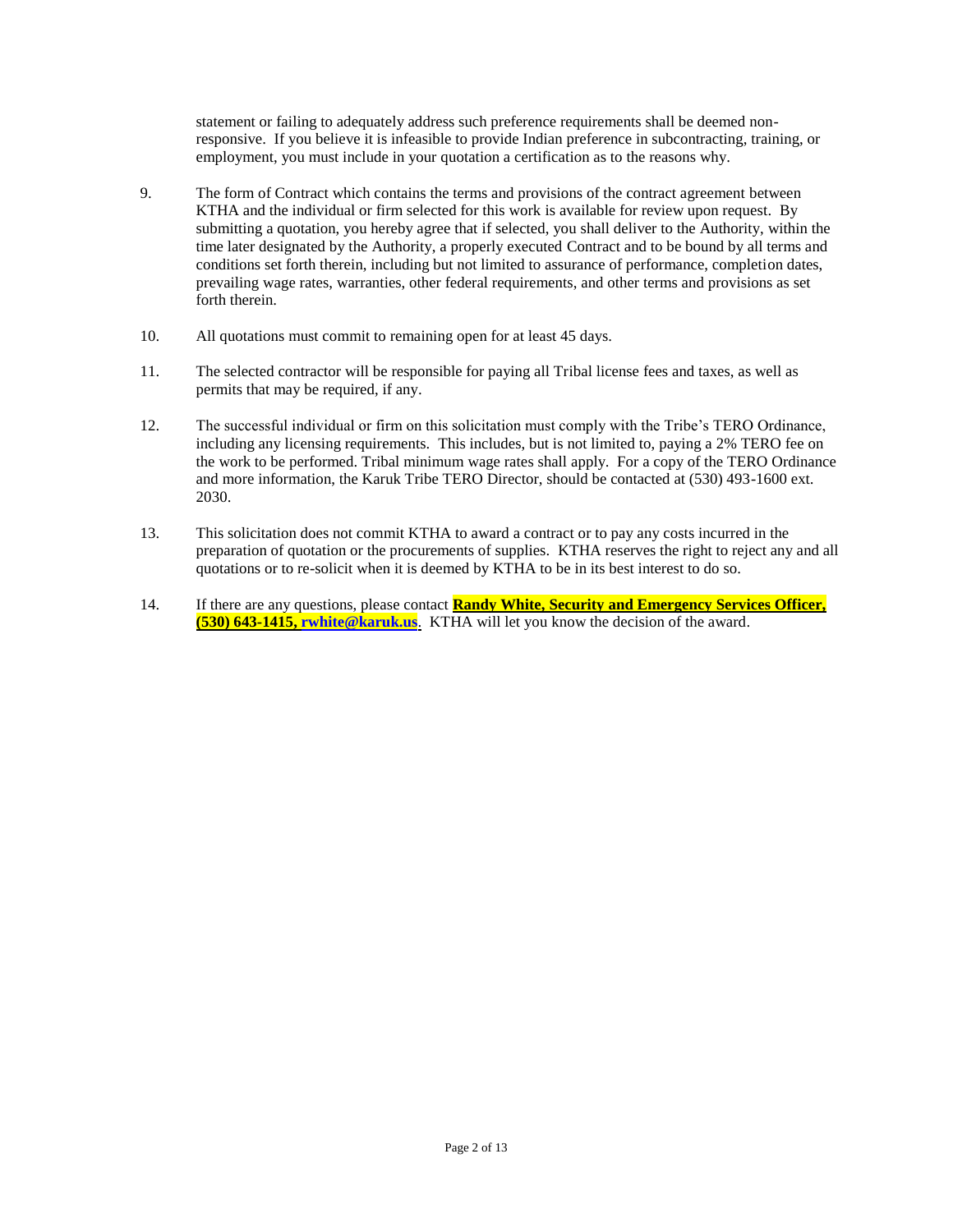#### **APPENDIX A To Request for Lump Sum Fixed-Price Quotation SCOPE OF WORK**

Successful bid shall include all necessary materials, labor, and equipment needed for hazardous fuels reduction activities required for the treatment of 50 acres and defensible space treatments around 61 units on KTHA property in Yreka, CA. We are seeking proposals for qualified firms or contractors who will implement conservation treatment standards that will reduce hazardous fuels.

Bidders must attend the **mandatory site visit on June 23, 2022 at 1pm located at 1836 Apsuun, Yreka, CA**.

All bids must include a TERO fee of 2% on the total bid amount.

Tribal wage rates (as attached) and Indian preference will apply.

### **BIDDER CAN SUBMIT FOR ONE OR BOTH ACTIVITIES. EACH ACTIVITY MUST HAVE ITS OWN APPENDIX C AND D.**

#### **Activity One: Fuels Reduction**

- 1. Thin/Brush
	- **a.** Cut all hardwoods brush and conifers less than 6" Diameter at Breast Height (DBH) while leaving healthy residual stems in approximate 20' x 20' spacing from stem to stem. This will create a resilient and healthy landscape. It will open up the landscape for wildlife habitat like ungulates foraging. This will create more water yield for the rivers and streams for fauna, flora, and fisheries species. This will reduce the risk of wildfire destruction and devastation by creating a defensible space everywhere.
- 2. Prune
	- a. Prune/limb residual conifers and hardwoods to approximately 6' height. This will reduce the ladder fuels that carry fire from the ground to the canopy.
- 3. Pile
	- a. Piling the slash to burn at a later date will be the final stage of removing the treated vegetation from the landscape and fully opening up the land and reducing the fuel loading.

#### **The following project implementation specifications shall apply to all items above and across all units.**

- 1. Hardwoods, brush and conifer stump heights should be no more than 3 inches from the ground as measured on the uphill side.
- 2. Stumps shall not be cut at an angle.
- 3. All live limbs shall be completely severed from the remaining bole of the tree.
- 4. Limbing will be performed in such a way that no damage to the tree will occur.
- 5. Slash shall not lean against or be suspended on uncut vegetation.
- 6. Leave dead and down logs greater than 6' in diameter on the larger end and buck to approximately 5' in length.
- 7. All slash will be placed in manageable tight compact piles and covered with wax paper only for burning at a later date. All piles should be 4-6' in diameter and no less than 3' after drying.
- 8. Within 5' of each pile, all dead and down woody debris up to 6" in diameter shall be cut into 4' lengths and piled.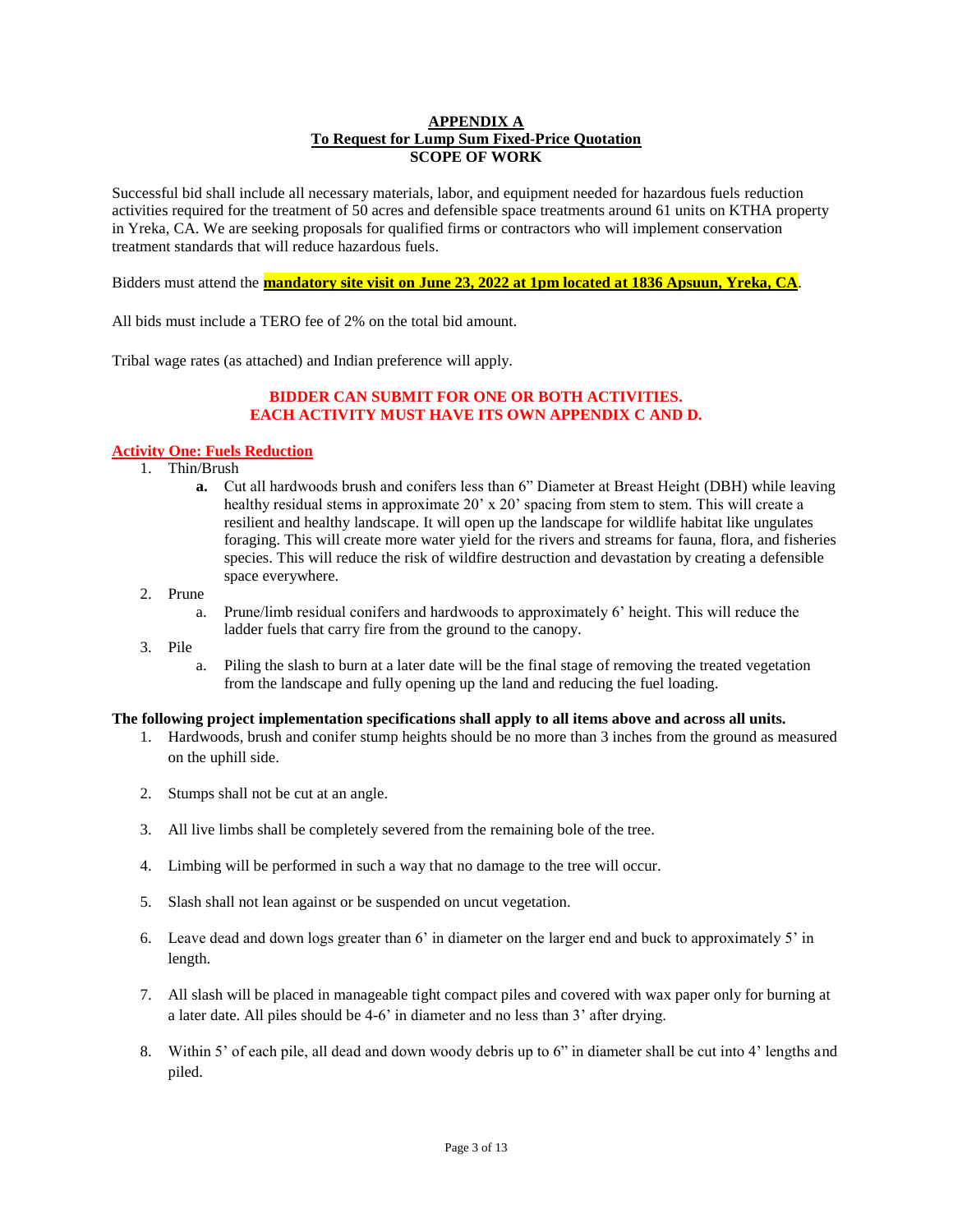- 9. To minimize scorch all piles should be built at least 5' away from boundaries, leave trees, snags, stumps, or logs.
- 10. Piles should be covered with at least a 4' x 5' piece of wax paper only.
- 11. All debris generated in fuels reduction activities near a waterway will be removed and piled not less than 25 feet from the center of the waterway or edge of the water if present.

#### **Activity Two: Defensible Space Activities**

- 1. Replacing flammable vegetation with fire-resistant vegetation by selective removal of flammable species and/or planting and seeding of fire-resistant species.
- 2. Removal of down, dead, or dry vegetation.
- 3. Cutting and clearing of shrubs and brush.
- 4. Pruning trees generally up to 15 feet above ground.
- 5. Removing or trimming tree limbs overhanging roof and chimney.
- 6. Clearing all needles and leaves from roofs, eaves and rain gutters
- 7. Thinning shrub or trees so crowns do not intersect and there is space between individual trees and shrubs.
- 8. Conducting outreach to educate occupants on defensible space and solicit participation in project inspections by fire officials to confirm that defensible space treatments have been completed adequately.

# **Defensible Space Treatments will be performed in zones around the perimeter of the structure as follows:**

- Zone 1: From the structure center outward to a distance of 30 feet
	- o Remove combustible litter on roofs and gutters and trim tree branches that overhang the roof and chimney.
	- o Eliminate all combustible materials within 30 feet of the structure.
- Zone 2: From 30 feet outward to 100 feet from the structure
	- o Place open woodpiles at least 30 feet from the building and store the wood in a vegetation free zone such as a graveled or bare-dirt area.
	- o Prune and remove dead and dying branches from individuals and well-spaced clumps of trees and shrubs.
- Zone 3: Area where Zone 2 intersects with Fuels Treatment Activities at 100 feet
	- o Reduce Fuels by thinning and pruning vegetation horizontally and vertically as prescribed by the Karuk Tribe Fire Management Officer (FMO).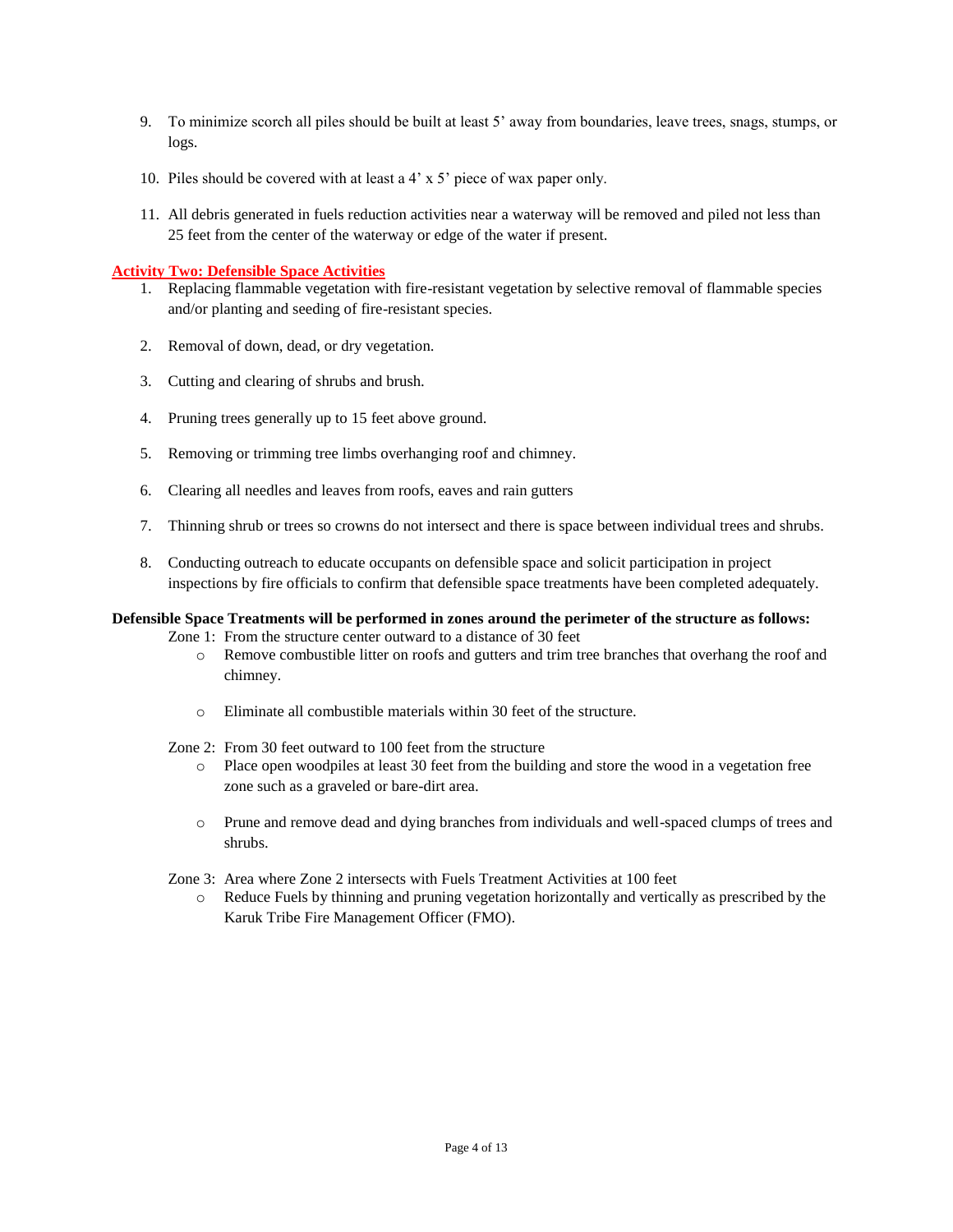#### **APPENDIX B To Request for Lump Sum Fixed-Price Quotation**

# **TRIBAL WAGE RATES**

| KARUK TRIBAL WAGE RATES   |       |
|---------------------------|-------|
| <b>Updated April 2011</b> |       |
| Position:                 | Rate: |
| <b>CARPENTER</b>          | 17.00 |
| <b>CEMENT MASON</b>       | 16.00 |
| <b>ELECTRICIAN</b>        | 18.00 |
| <b>LABORER</b>            | 12.00 |
| <b>PAINTER</b>            | 13.00 |
| <b>PLUMBER</b>            | 18.00 |
| <b>ROOFER</b>             | 14.00 |
| <b>SHEET METAL WORKER</b> | 18.00 |
| <b>BRIDGE BUILDER</b>     | 17.00 |
| <b>PILE DRIVER</b>        | 23.00 |
| <b>MILLWRIGHT</b>         | 18.00 |
| <b>LINE CONSTRUCTION</b>  | 22.00 |
| <b>COMMUNICATION SYS</b>  | 18.00 |
| <b>HEAVY EQUIP OPERAT</b> | 16.00 |
| <b>IRON WORKERS</b>       | 17.00 |
| <b>PLASTERER</b>          | 16.00 |
| <b>BRICK TENDER</b>       | 16.00 |
| LANDSCAPE/GARDEN          | 12.00 |
| <b>DRYWALL FINISHER</b>   | 16.00 |
| <b>GLAZIER</b>            | 14.00 |
| <b>SOFT FLOOR LAYER</b>   | 15.00 |
| <b>TRUCK DRIVER</b>       | 13.00 |
| <b>TILE SETTER</b>        | 15.00 |
| <b>BRICK LAYER</b>        | 17.00 |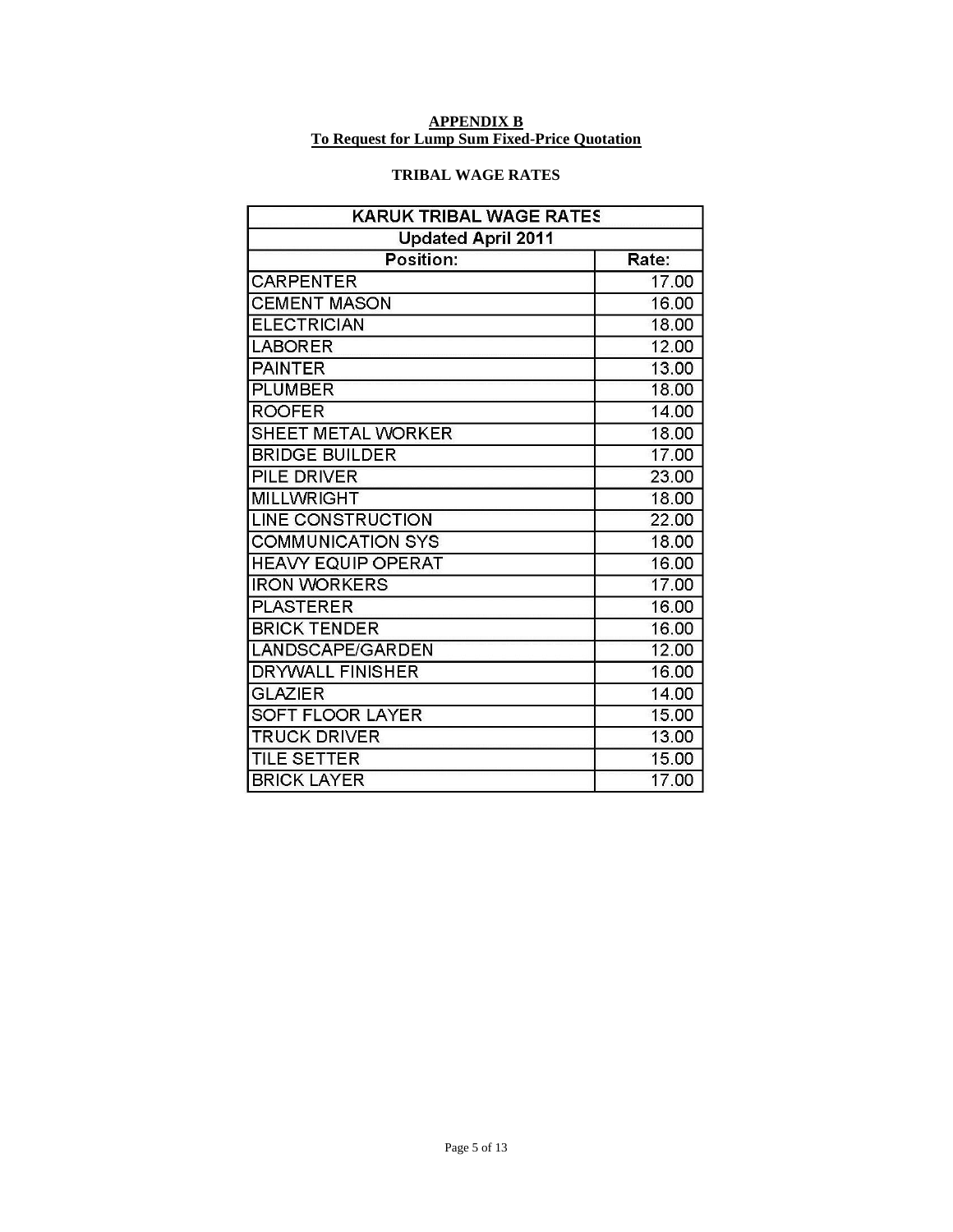#### **APPENDIX C To Request for Lump Sum Fixed-Price Quotation**

# **LUMP SUM FIXED PRICE QUOTATION**

# **ACTIVITY ONE: FUELS REDUCTION**

| <b>ITEM</b>                                       | <b>PRICE</b> |
|---------------------------------------------------|--------------|
|                                                   |              |
|                                                   |              |
|                                                   |              |
|                                                   |              |
|                                                   |              |
|                                                   |              |
|                                                   |              |
|                                                   |              |
|                                                   |              |
|                                                   |              |
|                                                   |              |
|                                                   |              |
|                                                   |              |
|                                                   |              |
|                                                   |              |
|                                                   |              |
| <b>SUBTOTAL:</b>                                  | $\pmb{\$}$   |
| TERO FEE (2%) OF SUBTOTAL:                        | \$           |
| TRIBAL SALES TAX (6%) OF MATERIALS IF APPLICABLE: | \$           |
| TOTAL QUOTATION AMOUNT:                           | \$           |
|                                                   |              |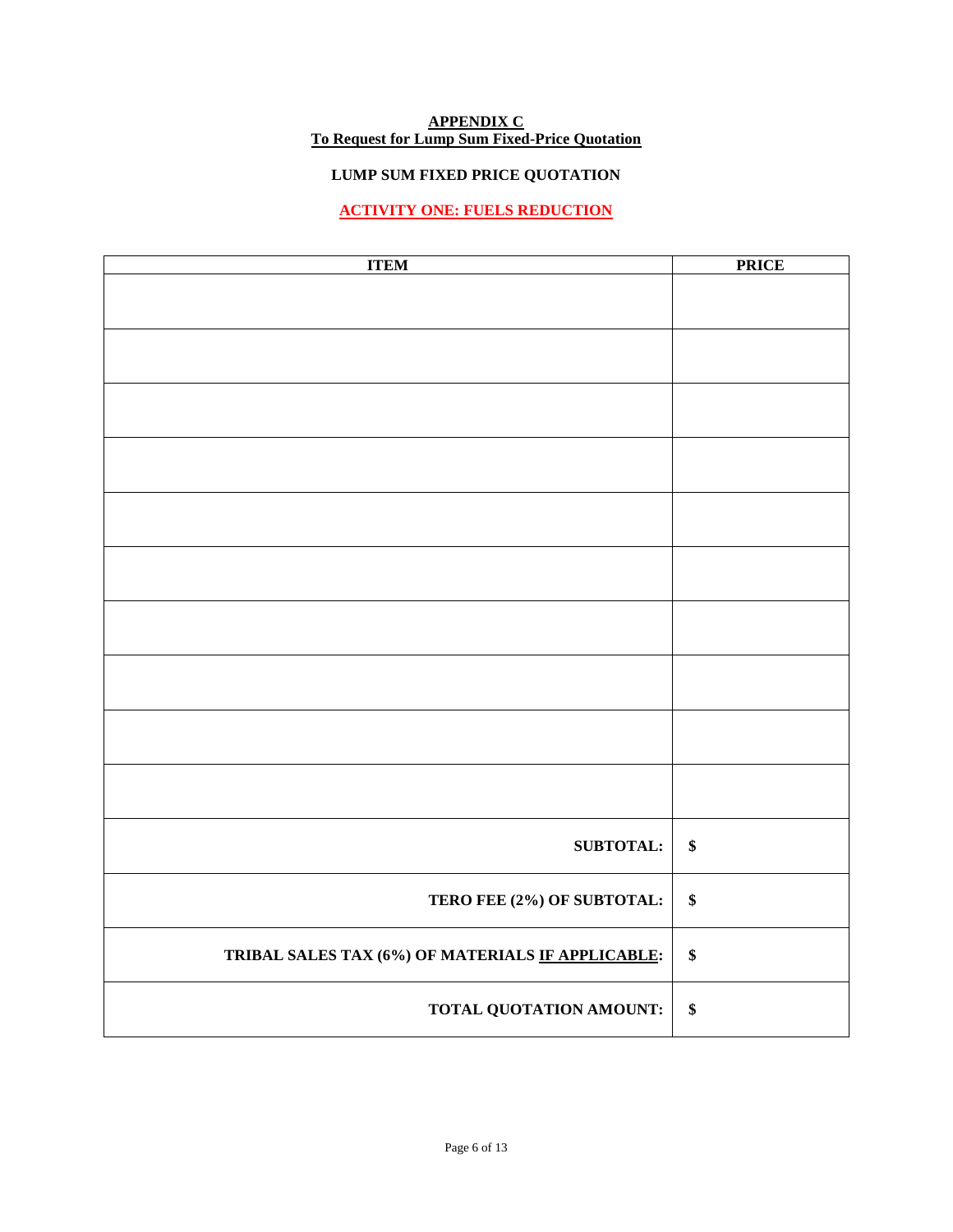#### **APPENDIX C To Request for Lump Sum Fixed-Price Quotation**

# **LUMP SUM FIXED PRICE QUOTATION**

# **ACTIVITY TWO: DEFENSIBLE SPACE ACTIVITIES**

| <b>ITEM</b>                                       | <b>PRICE</b> |
|---------------------------------------------------|--------------|
|                                                   |              |
|                                                   |              |
|                                                   |              |
|                                                   |              |
|                                                   |              |
|                                                   |              |
|                                                   |              |
|                                                   |              |
|                                                   |              |
|                                                   |              |
|                                                   |              |
|                                                   |              |
|                                                   |              |
|                                                   |              |
|                                                   |              |
|                                                   |              |
|                                                   |              |
|                                                   |              |
|                                                   |              |
|                                                   |              |
| <b>SUBTOTAL:</b>                                  | $\pmb{\$}$   |
|                                                   |              |
| TERO FEE (2%) OF SUBTOTAL:                        | \$           |
|                                                   |              |
| TRIBAL SALES TAX (6%) OF MATERIALS IF APPLICABLE: | \$           |
|                                                   |              |
| TOTAL QUOTATION AMOUNT:                           | \$           |
|                                                   |              |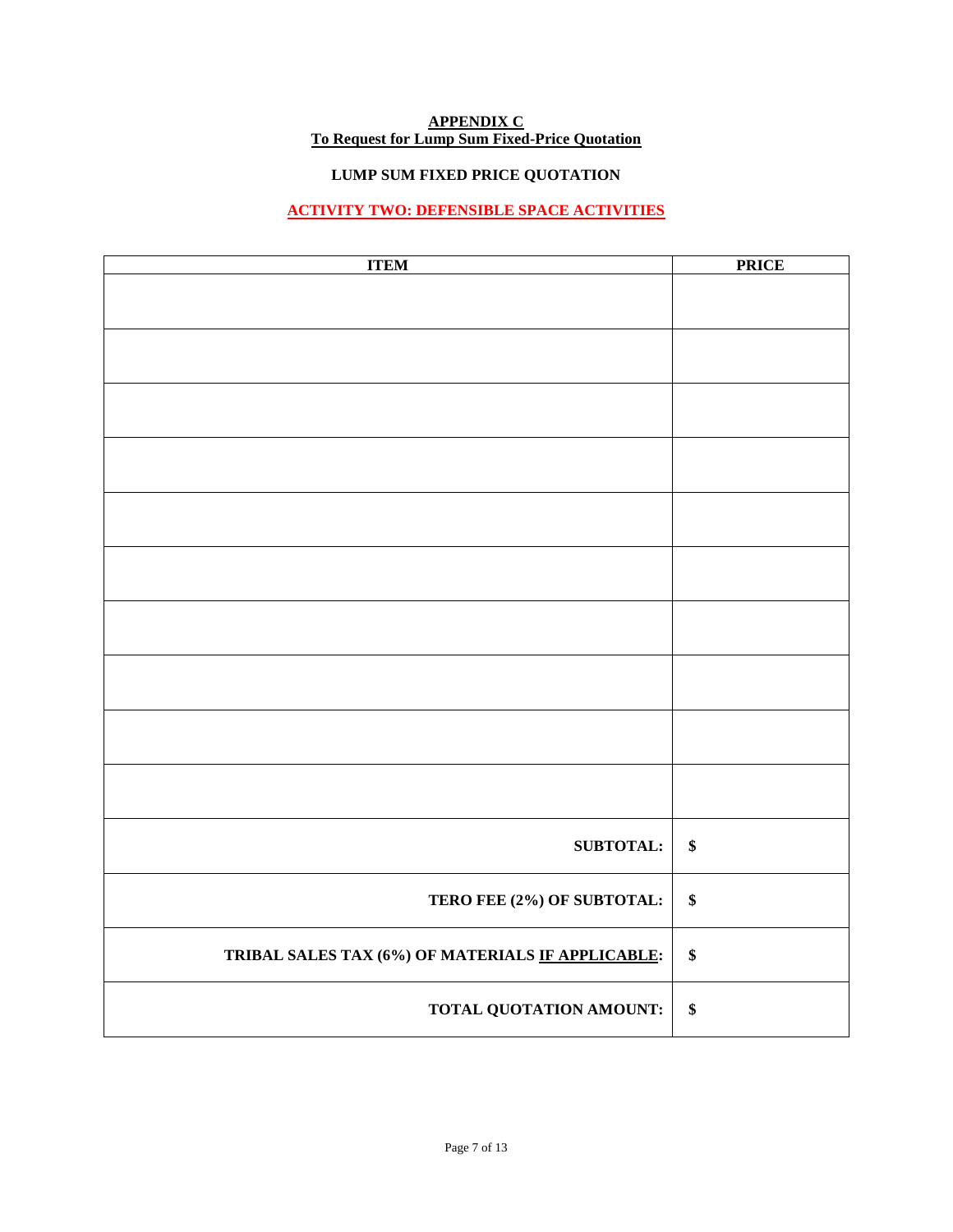#### **APPENDIX D To Request for Lump Sum Fixed-Price Quotation**

# **TRIBAL EMPLOYMENT RIGHTS OFFICE COMPLIANCE PLAN**

# **ACTIVITY ONE: FUELS REDUCTION**

|                          | Contact Person: <u>Contact Person:</u> Phone Number: 2008 Phone Number: 2008 Phone Number: 2008 Phone Number: 2008 Phone Number: 2008 Phone Number: 2008 Phone Number: 2008 Phone Number: 2008 Phone Number: 2008 Phone Number: 200 |
|--------------------------|-------------------------------------------------------------------------------------------------------------------------------------------------------------------------------------------------------------------------------------|
|                          |                                                                                                                                                                                                                                     |
|                          | Bid Amount: \$                                                                                                                                                                                                                      |
| <b>OFFICE (TERO) AND</b> | THIS IS AN AGREEMENT BETWEEN THE KARUK TRIBE'S TRIBAL EMPLOYMENT RIGHTS                                                                                                                                                             |

# **HEREINAFTER KNOWN AS "EMPLOYER" CONDUCTING COMMERCE AND EMPLOYMENT ACTIVITY WITHIN THE ANCESTRAL TERRITORY OF THE KARUK TRIBE.**

- Employer shall provide the completed compliance plan with the submission of bid.
- Upon notification of the award, Employer shall contact the TERO Office within ten (10) days prior to any work to be performed.
- Employer shall contact the TERO Office and Contract/Project Manager immediately, in writing, advising of any contract or sub-contractor changes to obtain approval prior to working on the job site.
- Employer understands and agrees to comply with the requirements and procedures in the selection of contractors, sub-contractors, employees and recruitment of viable Indian applicants in accordance with the Karuk Tribe's Employment Rights Ordinance and the Karuk Tribe's Workforce Protection Act (WPA).

By signing below the Employer certifies the position information is true and correct and there have been no omissions in the completion of the labor force projections. Falsification of the information provided will result in sanctions, penalties, fines and/or debarment with the Karuk Tribe.

Employer Signature Date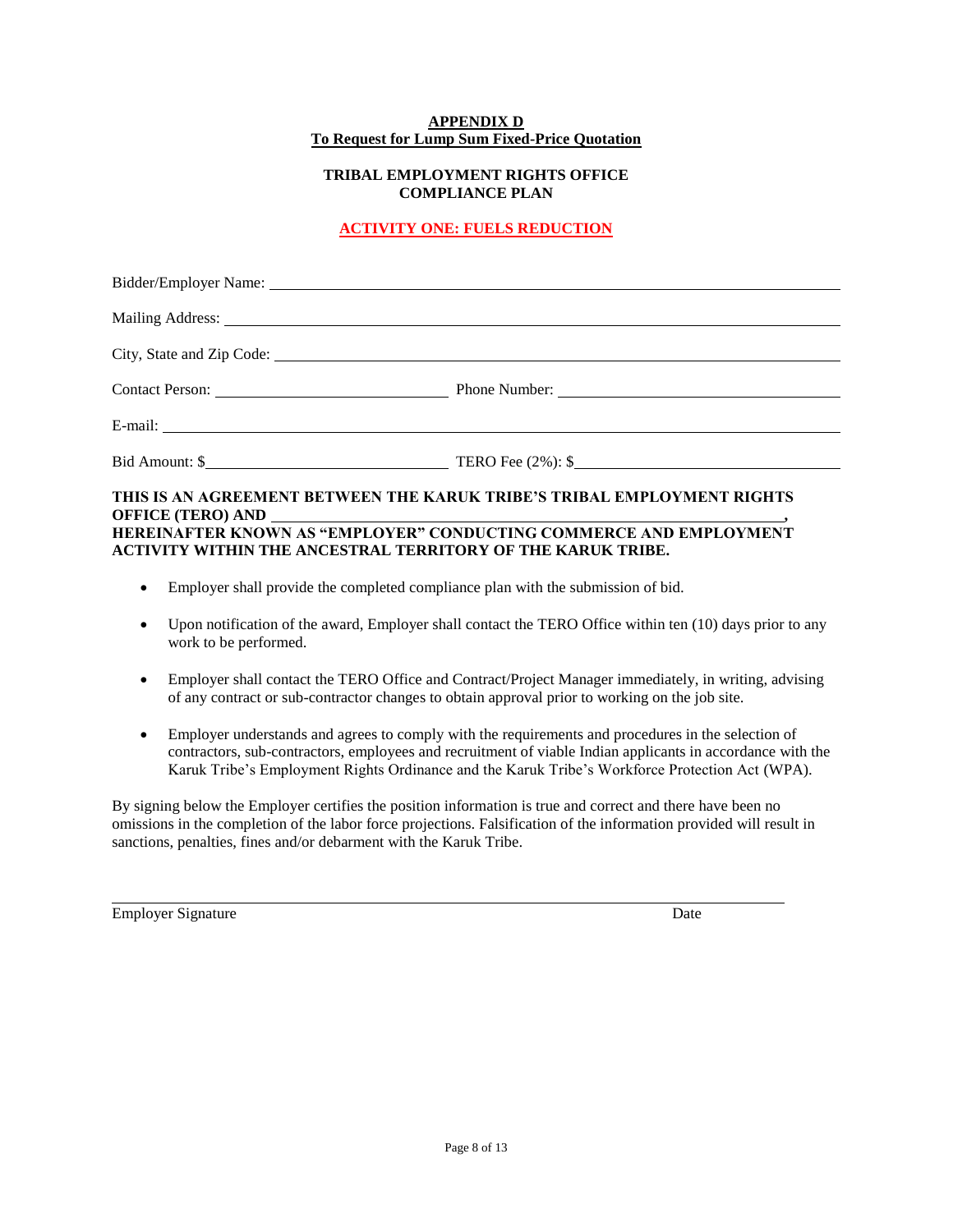## **PRE-AWARD LABOR FORCE PROJECTION**

**Core Crew:** Is defined as a member of a business, Contractor or Subcontractor's crew who is a regular employee and is in a supervisory or other key position such that the employer would face a serious financial loss if that position were filled by a person who had not previously worked for that employer.

**Laborer positions** will be filled by the TERO office unless sufficient justification can be made that they are not replaceable for the work that is to be done.

| List Core Crew (Full Name): | Job Title/ Years w/Company/Justification: |
|-----------------------------|-------------------------------------------|
|                             |                                           |
|                             |                                           |
|                             |                                           |
|                             |                                           |
|                             |                                           |
|                             |                                           |
|                             |                                           |
|                             |                                           |
|                             |                                           |

# **List Native American Contractors/Sub-contractors to be hired for this Project:**

| Contractor/Sub-contractor<br>Contact Person, Phone # and E-mail: | Work to be Performed: |
|------------------------------------------------------------------|-----------------------|
|                                                                  |                       |
|                                                                  |                       |
|                                                                  |                       |
|                                                                  |                       |
|                                                                  |                       |
|                                                                  |                       |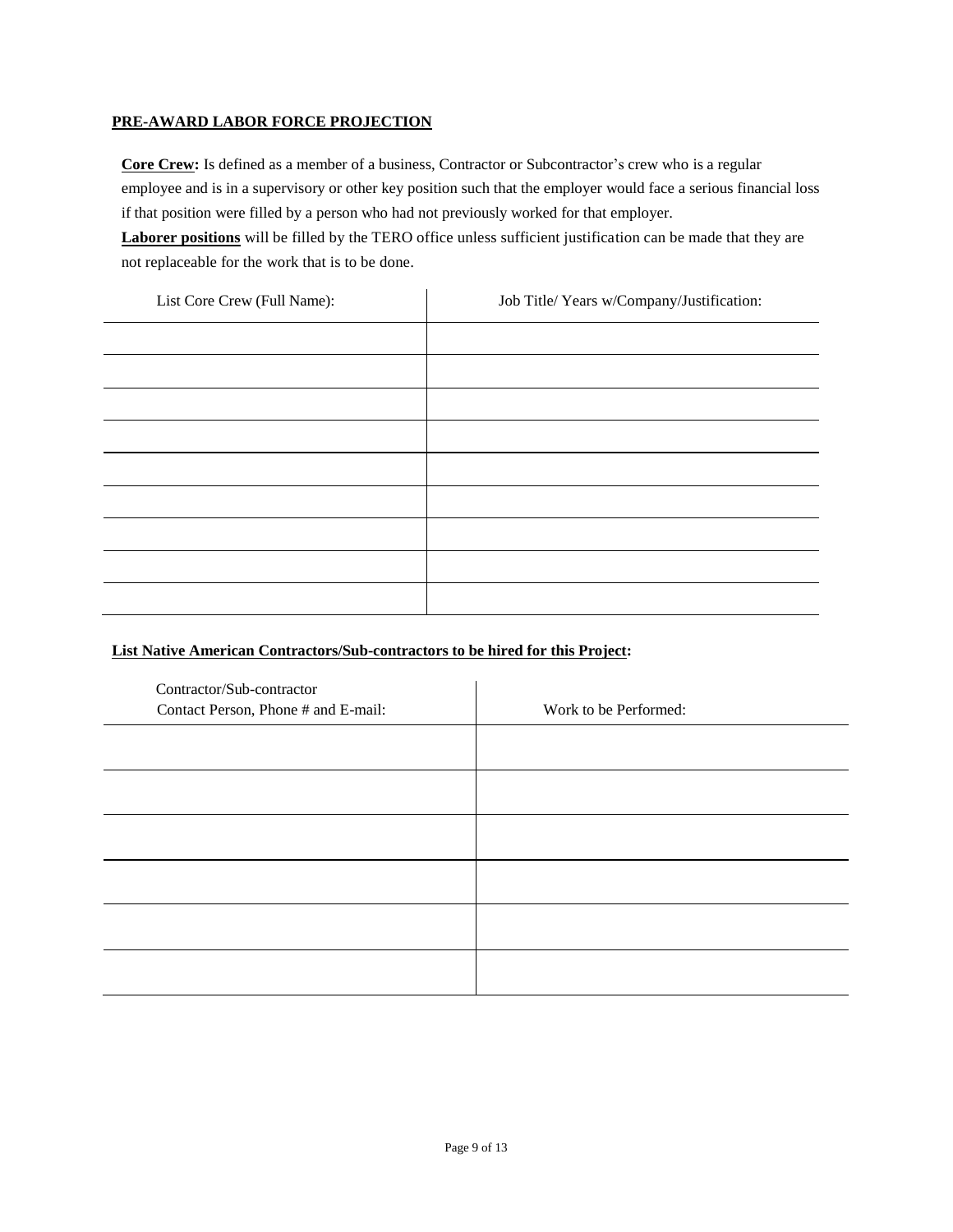### **List Non-Native Contractor/Sub-contractors to be hired for this Project:**

| Contractor/Sub-contractor<br>Contact Person, Phone # and E-mail: | Work to be Performed: |
|------------------------------------------------------------------|-----------------------|
|                                                                  |                       |
|                                                                  |                       |
|                                                                  |                       |
|                                                                  |                       |
|                                                                  |                       |
|                                                                  |                       |

**Open Positions:** Employer agrees to hire 100% of all its open positions/Sub-contractors for this project through the TERO Skills Bank. If Employer is unable to hire 100% then company representatives will need to meet with the TERO Director. Failure to comply with this hiring requirement will result in sanctions and/or penalties.

| Job Title/Sub-contractor Needed:                                                  | Skills Required: |
|-----------------------------------------------------------------------------------|------------------|
|                                                                                   |                  |
|                                                                                   |                  |
|                                                                                   |                  |
|                                                                                   |                  |
|                                                                                   |                  |
|                                                                                   |                  |
|                                                                                   |                  |
| Number of positions to be filled for this project: ______________________________ |                  |

Г

| For Internal Use Only: |       |  |
|------------------------|-------|--|
| Contract Number #:     |       |  |
|                        | Date: |  |
| Comments:              |       |  |
|                        |       |  |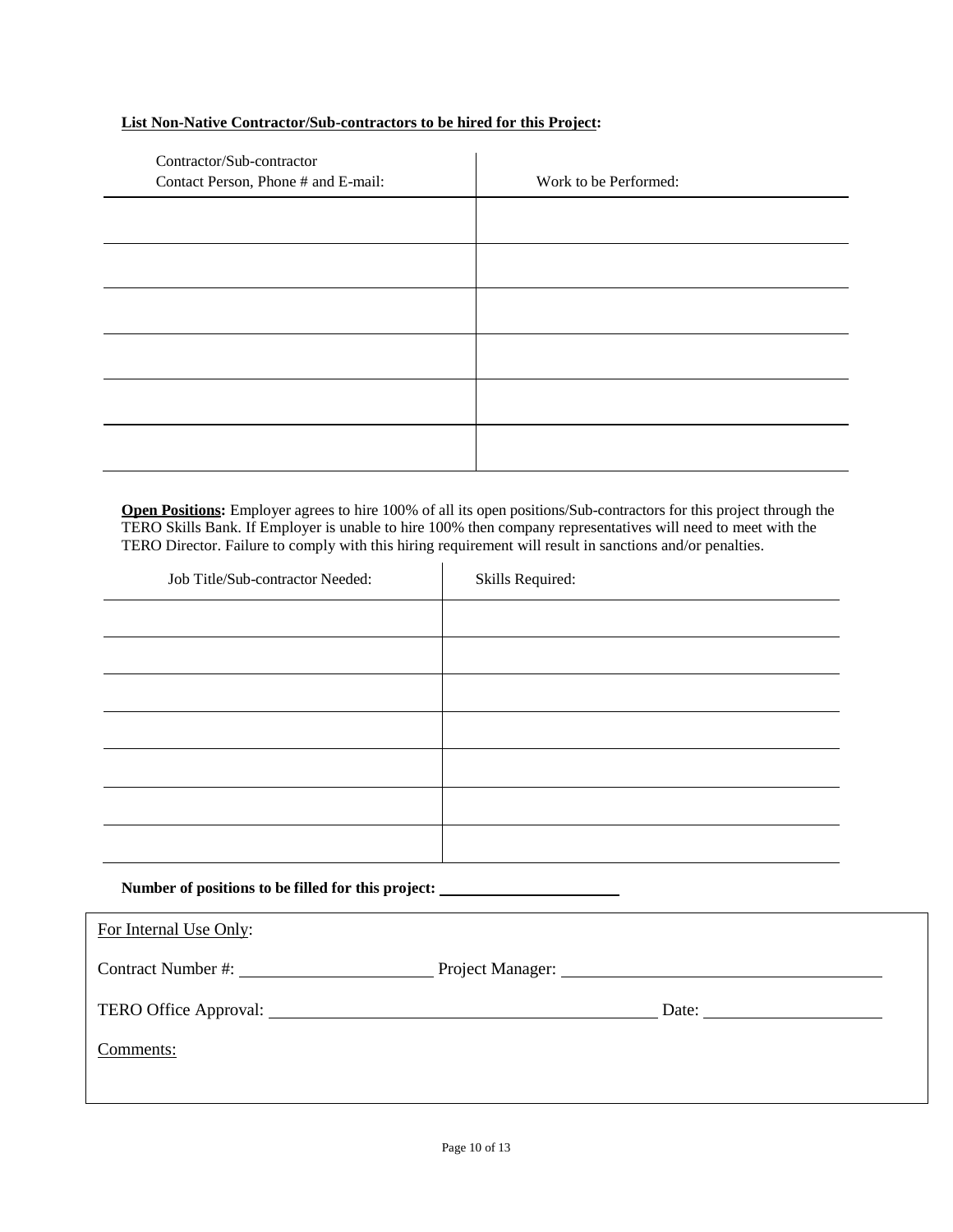#### **APPENDIX D To Request for Lump Sum Fixed-Price Quotation**

# **TRIBAL EMPLOYMENT RIGHTS OFFICE COMPLIANCE PLAN**

# **ACTIVITY TWO: DEFENSIBLE SPACE ACTIVITIES**

| Bid Amount: \$                                                          |
|-------------------------------------------------------------------------|
| THIS IS AN AGREEMENT BETWEEN THE KARUK TRIBE'S TRIBAL EMPLOYMENT RIGHTS |

# **HEREINAFTER KNOWN AS "EMPLOYER" CONDUCTING COMMERCE AND EMPLOYMENT ACTIVITY WITHIN THE ANCESTRAL TERRITORY OF THE KARUK TRIBE.**

- Employer shall provide the completed compliance plan with the submission of bid.
- Upon notification of the award, Employer shall contact the TERO Office within ten (10) days prior to any work to be performed.
- Employer shall contact the TERO Office and Contract/Project Manager immediately, in writing, advising of any contract or sub-contractor changes to obtain approval prior to working on the job site.
- Employer understands and agrees to comply with the requirements and procedures in the selection of contractors, sub-contractors, employees and recruitment of viable Indian applicants in accordance with the Karuk Tribe's Employment Rights Ordinance and the Karuk Tribe's Workforce Protection Act (WPA).

By signing below the Employer certifies the position information is true and correct and there have been no omissions in the completion of the labor force projections. Falsification of the information provided will result in sanctions, penalties, fines and/or debarment with the Karuk Tribe.

Employer Signature Date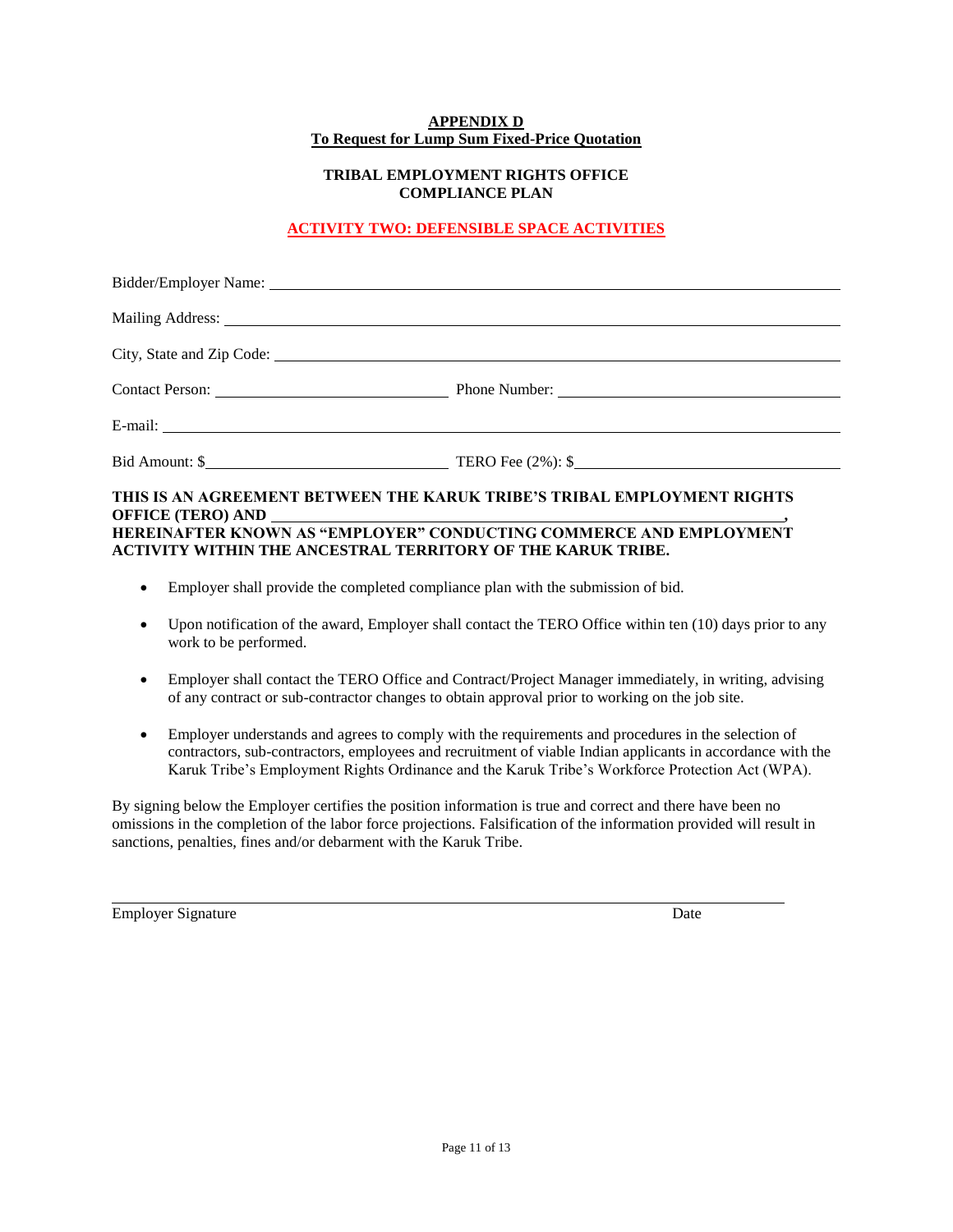## **PRE-AWARD LABOR FORCE PROJECTION**

**Core Crew:** Is defined as a member of a business, Contractor or Subcontractor's crew who is a regular employee and is in a supervisory or other key position such that the employer would face a serious financial loss if that position were filled by a person who had not previously worked for that employer.

**Laborer positions** will be filled by the TERO office unless sufficient justification can be made that they are not replaceable for the work that is to be done.

| List Core Crew (Full Name): | Job Title/ Years w/Company/Justification: |
|-----------------------------|-------------------------------------------|
|                             |                                           |
|                             |                                           |
|                             |                                           |
|                             |                                           |
|                             |                                           |
|                             |                                           |
|                             |                                           |
|                             |                                           |
|                             |                                           |

# **List Native American Contractors/Sub-contractors to be hired for this Project:**

| Contractor/Sub-contractor<br>Contact Person, Phone # and E-mail: | Work to be Performed: |
|------------------------------------------------------------------|-----------------------|
|                                                                  |                       |
|                                                                  |                       |
|                                                                  |                       |
|                                                                  |                       |
|                                                                  |                       |
|                                                                  |                       |